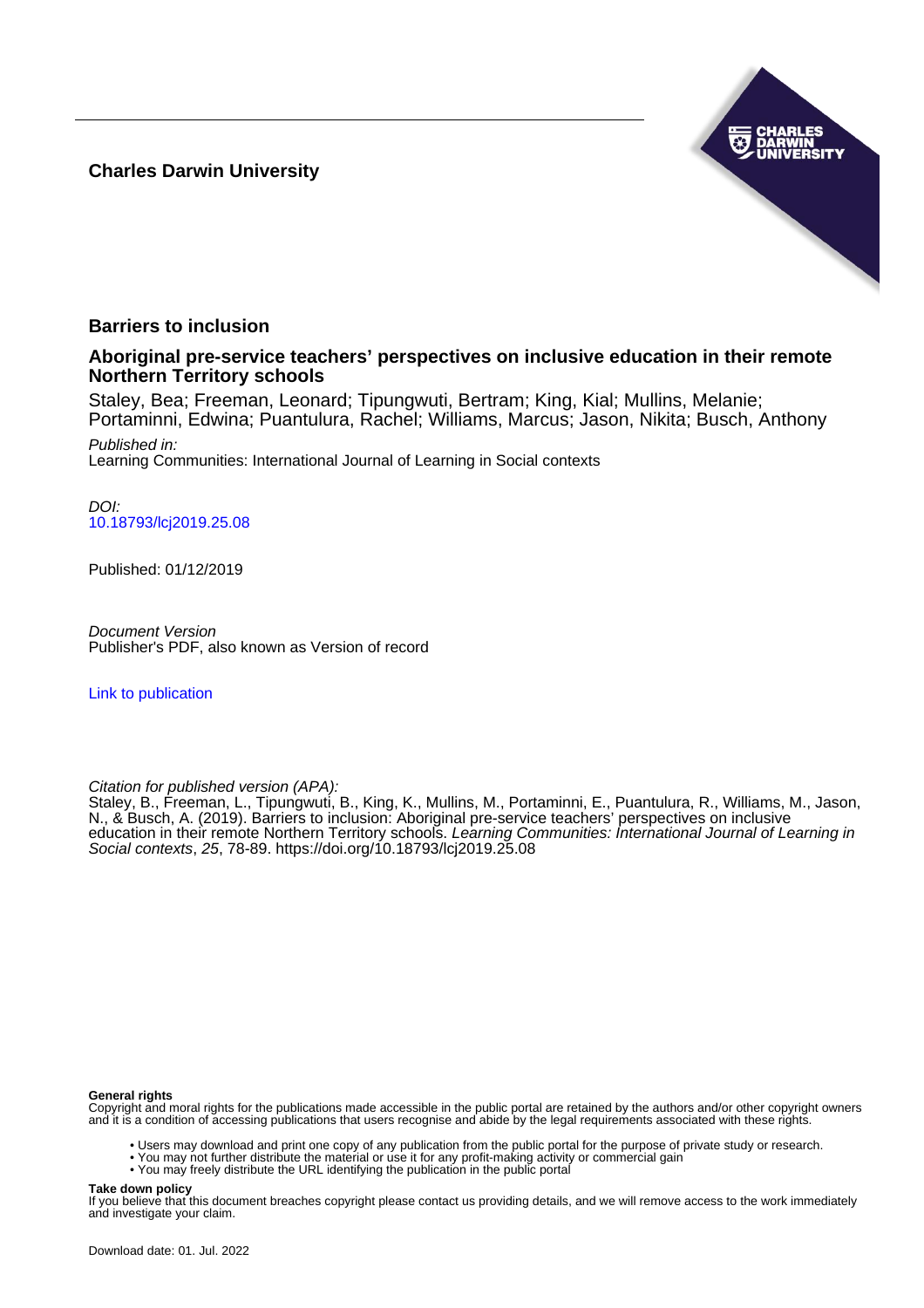### **Barriers to inclusion: Aboriginal pre-service teachers perspectives on inclusive education in their remote Northern Territory schools**

| <b>Bea Staley</b>                | <b>Leonard A. Freeman</b>        |
|----------------------------------|----------------------------------|
| <b>Charles Darwin University</b> | <b>Charles Darwin University</b> |
| Bea.Staley@cdu.edu.au            | Leonard.freeman@cdu.edu.au       |
| Bertram Tipungwuti <sup>1</sup>  | <b>Kial King</b>                 |
| <b>Charles Darwin University</b> | <b>Charles Darwin University</b> |
| <b>Melanie Mullins</b>           | <b>Edwina Portaminni</b>         |
| <b>Charles Darwin University</b> | <b>Charles Darwin University</b> |
| <b>Rachel Puantulura</b>         | <b>Marcus Williams</b>           |
| <b>Charles Darwin University</b> | <b>Charles Darwin University</b> |
| Nikita Jason                     | <b>Anthony Busch</b>             |
| <b>Charles Darwin University</b> | <b>Charles Darwin University</b> |

**Keywords:** Inclusive education; Indigenous education

### **Abstract**

Inclusive practices can be interpreted broadly as the ways in which we ensure that all students have an equitable education to optimise student learning outcomes, achievement and attendance. In this paper, Aboriginal pre-service teachers, all currently working towards their teaching degrees and all working as Aboriginal teaching assistants in Northern Territory (NT) classrooms, share their perceptions regarding barriers to inclusion for students in their schools and communities. The reflections were drawn from their university assignments in a unit on inclusive education, which focused on teaching all students including those with additional needs. Pre-service teachers were asked to name barriers to learning for their school-aged students and make suggestions about changes that would help students in/from their communities engage more successfully with school. This paper is intended to privilege the voices of this cohort of pre-service teachers who have significant insight into their schools, given many of them are working in the schools that they themselves attended as students. Using their assignments in the inclusive education unit as a basis for understanding their experiences with exclusion, identified barriers are examined along with their proposed solutions. This work calls for greater cultural inclusion of local languages and traditions. Inclusive and equitable education requires partnership with families and community members so that the education delivered, truly caters for students' diverse learning needs.

### **Introduction**

When the term inclusive education is used, the term typically refers to special education, students with disabilities or students with additional needs. But if we consider inclusive and equitable education within a broader framework, inclusive education rightly refers to education that includes and meets the needs of Australia's diverse and varied student population. That is, all students, including those who come

<sup>1</sup> Co-authors are listed in the order in which their words or ideas first appear in the text rather than by relative contribution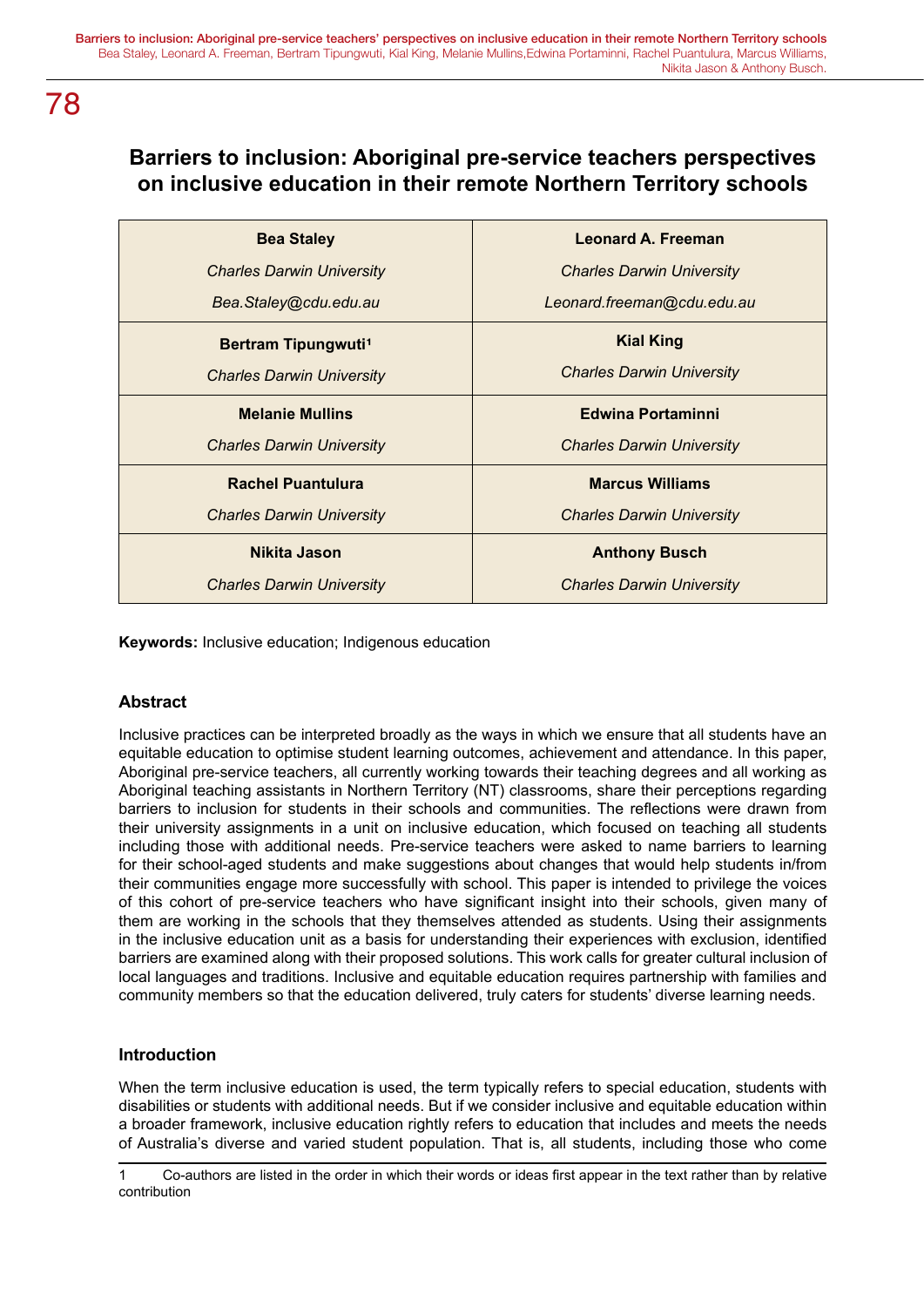from varied geographic locations, cultural backgrounds, and those learning English as an Additional Language/Dialect (to name but a few).

Equality in education means that everyone gets the same thing, that opportunities are equal, that educational curricula, resources and, by all intents and purposes, educational experiences, are similar if not the same. Australians are partial to ideas around equality and it tends to feed into national sentiments of fairness and a fair go. Equity in education strives for fairness and inclusion in all aspects of education. In practice, equity involves all students receiving what they need to be successful in their schooling. Equity respects differences and provides the support students need to achieve their educational potential. In other words, classroom adaptations, changes in school processes, and student accommodations are fully supported so that all students can access a relevant and appropriate education.

While equality and equity are often used interchangeably by the Australian populace because they sound alike, they are not the same thing. While equity now reigns in education policy documents, equality is still the term used in much public discourse and thinking. It harks back to Australia's deeply ingrained egalitarian principle of ensuring a fair go for all. This is evident when we look back to the 1970s when the Australian Federal Government first adopted the policy of multiculturalism. It was characterised by the then Minister for Immigration, Al Grassby as "equal opportunity for all – a goal which no right-thinking person could dispute" (Grassby, 1973, p.1).

Though equity means fair based on an individual's needs, pre-service teachers often present with an unshakeable belief that equality of opportunity or providing all students with the 'same' is the fairest principle. While all students benefit from language rich classroom environments, empathetic teachers, and evidence-based pedagogies, classroom teachers who provide their students with equitable opportunities to learn, tailor their instruction and scaffolds to meet their students' individual learning needs so all the students can achieve their potential.

Collaborative approaches to education that value Aboriginal and Western languages, cultures and knowledges equally, have generally not been supported by Australian education systems to date (Bat & Guenther, 2013). To provide an example in the Australian education context, we might consider whether Aboriginal students are receiving an equitable education, regarding the inclusion of their languages in early education (Freeman & Staley, 2018). We know that few attempts are made to connect the two major influences on the multilingual child's early learning. Firstly, the home language and cultural experiences that remote Aboriginal students bring to the task of learning, and secondly, the assumptions of English language and Western cultural norms, which underpin the standards, practices and values of Australian schooling and indeed, the Australian curriculum (Perso & Hayward, 2015).

Many Aboriginal education scholars (Nakata, 2007; Marika, 2000; Yunupingu, 1993) have argued that for education to be truly meaningful, relevant and inclusive for their young learners, it is not simply about valuing Aboriginal languages and knowledge in the early years, only as a stepping stone towards a more 'valuable' tradition of colonial language and Western knowledge (Nakata, 2001). Nakata (2001) believes that the starting point to developing educational policies, curriculums and teaching approaches which are more suited to the needs of Aboriginal learners is overcoming the notion of transition that pervades the discourse of Aboriginal education. Currently, Aboriginal learning experiences are thought of in terms of transition from home language to English language (Perso & Hayward, 2015), or from one set of cultural experiences to another (e.g. school).

Equitable education would value both Aboriginal and non-Aboriginal languages and knowledges. Aboriginal students often receive an equal education to Australian students: same curriculum, same classroom set up, same age-based learning expectations, same schedules. This is despite a myriad of cultural and contextual differences that are overlooked and underserved. As such, school performance measured by the same assessments, present students in a deficit light (Klenowski, 2016). Marika (2000) states that the practice of National literacy benchmarks is 'doubly discriminatory.' Firstly, because they only value Western literacy and Western knowledge and secondly, because they ignore that Aboriginal language speaking students are on a different learning pathway to monolingual English-speaking students as English language learners. Marika (1999) contends that "our job as educators is to convince the people who control mainstream education that we wish to be included" (p. 9). This paper rises to this challenge by sharing Aboriginal educators' perceptions regarding current barriers to school education.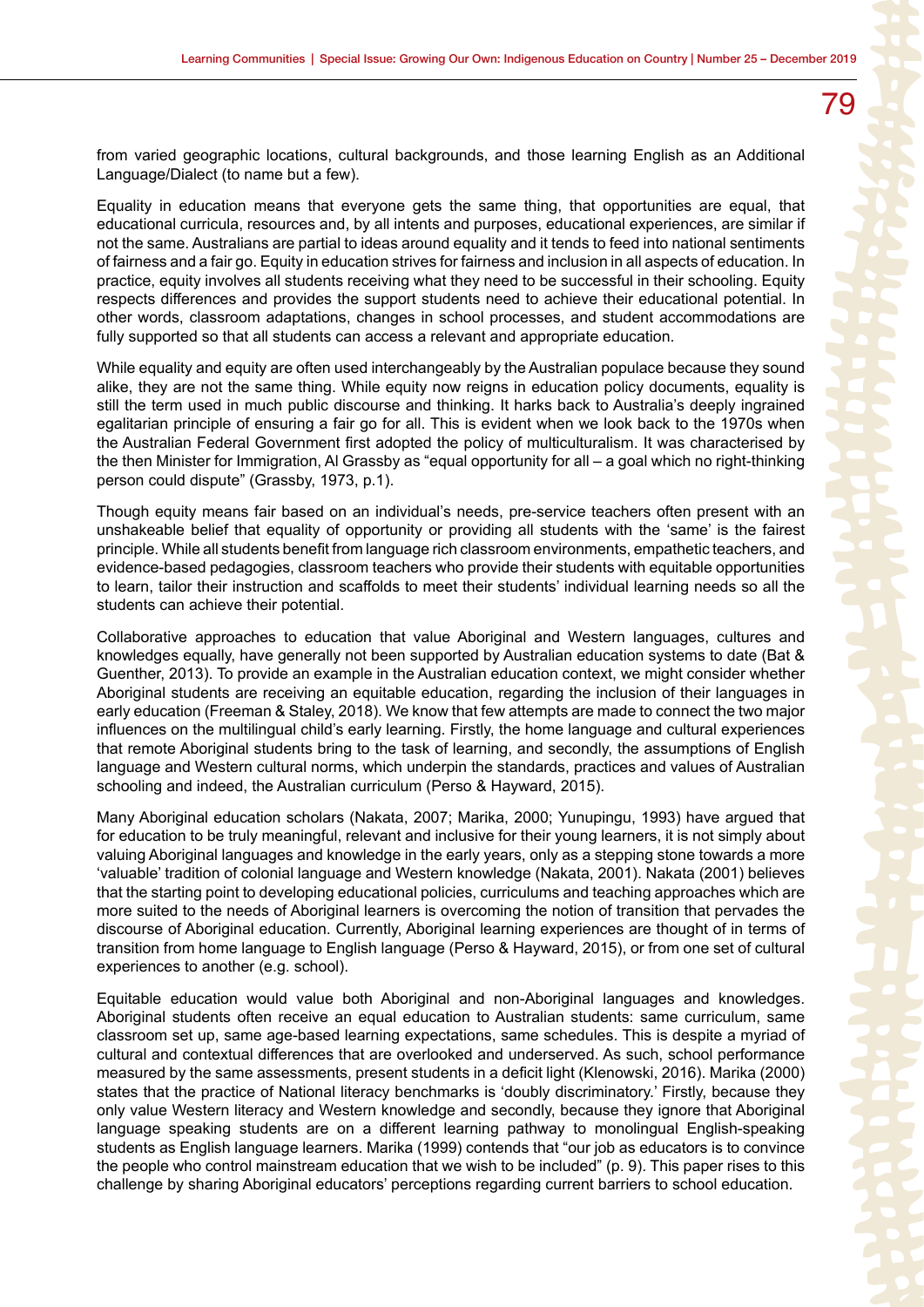#### **Multicultural education: A framework for considering Aboriginal students and inclusive education**

To expand our thinking regarding the broader issues of equity and inclusion in Australian education, we drew on the scholarship around multicultural education established in Great Britain and the United States. Multicultural education scholarship grew out of issues surrounding race relations and the unequal representation of students from diverse backgrounds in curricular content. In the United States, some of the earliest multicultural scholars wrote about the rights of African American students with concerns that parallel the rights of Australia's Aboriginal learners. They argued that education is often a form of subordination, a way to control and restrict opportunity, and to colonise the mind. Born out of the Civil Rights movement (Banks, 2004), the earliest rendition of multicultural education was known as ethnic studies. This approach sought to develop teaching materials based on African American content and history, insisting on the consideration and presence of varied (non-white) viewpoints in educational texts.

Scholars in multicultural education (for example, Banks & Banks, 2004; Howard, 2010; Ladson- Billings, 2009) pursued an agenda of equity in education, calling for a system that respects and responds to difference to better serve the needs of all students. Banks and Banks (1995) defined multicultural equity pedagogy as "teaching strategies and classroom environments that help students from diverse racial, ethnic, and cultural groups attain the knowledge, skills, and attitudes needed to function effectively within, and help create and perpetuate a just, human, and democratic society," with the goal of "helping students become reflective and active citizens" (p. 152). Although the emphasis has been on race and racism, multicultural education also focuses on the experiences of linguistically and ethnically marginalised populations, females, the Lesbian, Gay, Bisexual, Trans and Intersex (LGBTI) movement, and/or people with disabilities (Sleeter & Grant, 1987).

Sleeter and McLaren (1995) explained that "multicultural education frames inequality in terms of institutionalized oppression and reconfigures the families and communities of oppressed groups as sources of strengths" (p.12). Multicultural education scholarship calls for the consideration, recognition of, and respect for students and teachers of varying backgrounds, lived experiences, and racial and ethnic identities in ways that secure the academic success of students in schools and, consequently, in the larger world (Banks & Banks, 2004). This strengths-based approach contrasts with seeing multicultural students as a problem to be fixed, or a gap to be closed, as is present in much of the discourse around education for Australian Aboriginal populations. The pre-service teacher authors here present underrepresented perspectives in the literature and this work goes toward ameliorating this situation.

Critical multiculturalism takes its' tenets from critical pedagogy (McLaren & Kincheloe, 2007) and combines this with the intent of multicultural education (Sleeter & McLaren, 1995), which aims to move to a place that promotes an interrogation of the structures and situations that create inequality, in small and large ways. This occurs while simultaneously advocating for social, political, and educational change, justice, and equity (May & Sleeter, 2010). For critical scholars, such as Kinloch (2011), the crux to a curative transformative education is supporting students and teachers to recognise local and global educational inequities, and to actively use their knowledge of community, language and literacies to create meaningful change in their lives.

At the heart of multicultural education is pluralism: multiculturalism, multiple perspectives, and multiple voices as important components of the work. Multicultural education promotes justice, equity, and cultural democracy as fundamental tenets (Banks & Banks, 2004, p. xi). It is premised on the belief that culture, which is multifaceted, complex, changing, and never neutral, is a major contributing factor to issues of schooling (Gay, 2010; Howard, 2010; Lee, 2007). The perennial underachievement of culturally diverse students is an ongoing concern for educators at all levels (Howard, 2010).

Adopting a multicultural framework lens moves the discussion away from the 'binary' discourse that constructs Aboriginal learners as 'failures' or different from 'normal', a dichotomy which has plagued Australian education for the last 40 years (Osborne & Guenther, 2013). To move forward, the dialogue and the conception of a 'good education' needs to be reframed so that it matches the conception of the 'good' that is founded on Aboriginal perspectives, beliefs and aspirations (Nakata, 2001; Osborne & Guenther, 2013) rather than simply adopting 'mainstream' standards, pedagogies and curriculums for all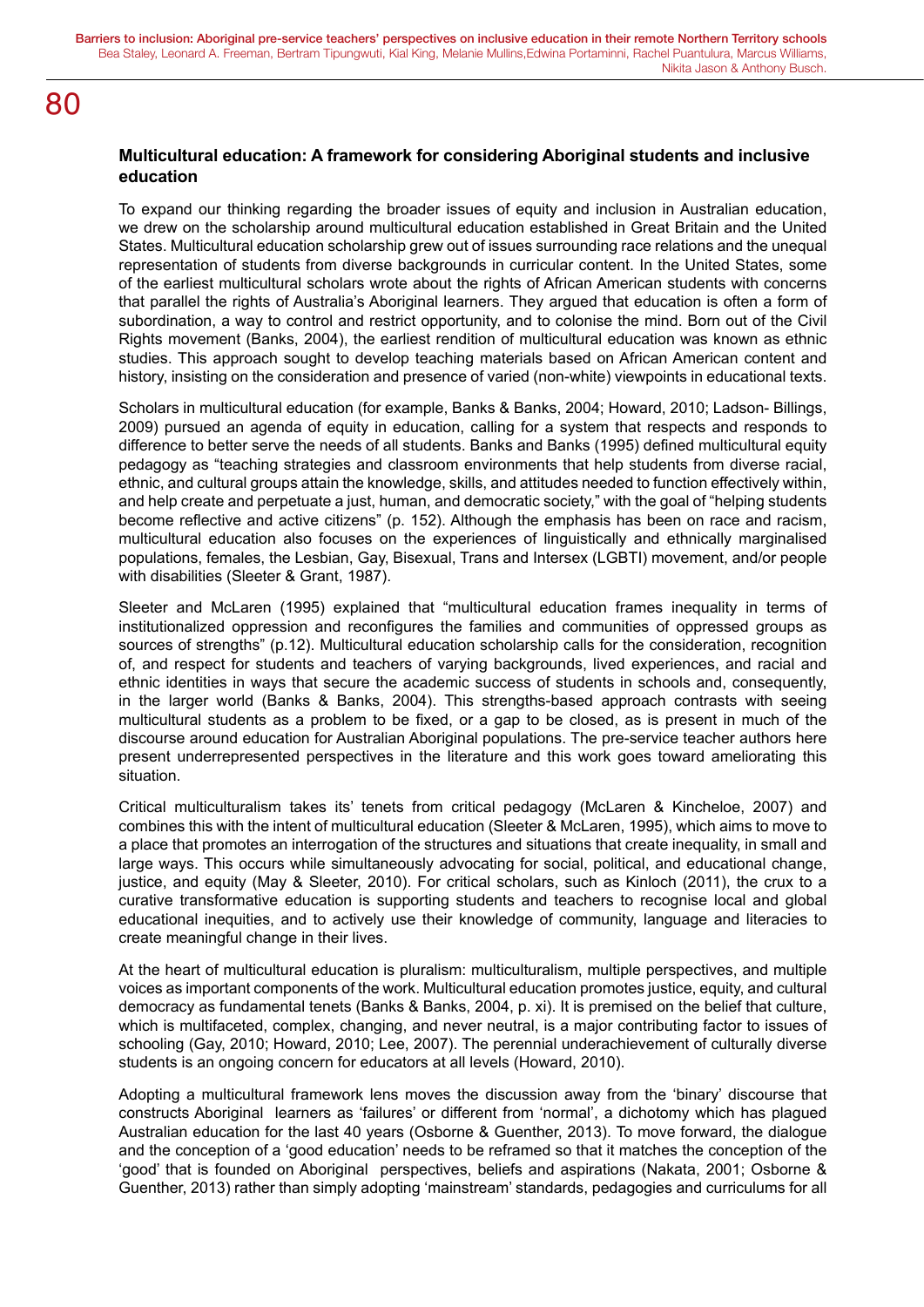learners.

The voices of the Northern Territory's Aboriginal teacher workforce are under-represented, yet essential for the broader conversation about equity in NT schools. Critical multiculturalism provides a platform for considering their points of view and honouring their positions as educators in their classrooms and communities. The principles of multicultural theory are notably in line with the United Nations rightsbased documents which Australia has signed up to. As you will see below, these are the documents which were appealed to when discussing the barriers to inclusion experienced in communities.

#### **Methods**

#### **Situating the authors**

In 2016 the group of authors and their colleagues met at Charles Darwin University in Darwin. Bea was the lecturer for a week-long intensive unit on Inclusive Education. Bertram, Kial, Melanie, Edwina, Rachel, Marcus, Nikita and Anthony were pre-service teachers working in schools as assistant teachers and taking the unit as a part of their studies towards a *Bachelor of Education*. Leonard joined the authorship team to help with the analysis and writing. Leonard was also a teacher in one of these communities and taught some of these pre-service teachers when they were in primary school. Many of these preservice teachers work at schools they themselves attended, and therefore have unique insights into the educational, language, and cultural context of these schools and the aspirations of their students and communities.

During time together in Darwin, we read and discussed the policy documents that shape inclusive education in Australian schools including those mentioned above. We reviewed example case studies and discussed students who were experiencing exclusion in the communities and schools in which these pre-service teachers worked. As a group we generated and discussed issues based on observed and lived experiences.

As a part of the unit requirement, pre-service teachers completed two assignments. One of these assignments asked them to identify barriers to learning for students in their community. We defined inclusive education broadly to include all student groups that were not being served well within the current system. The assignment required pre-service teachers to consider the Australian policy documents that would support more inclusive practices and justify their proposed solutions. This paper was written as a co-constructed work between the primary authors and the pre-service teachers. Not all pre-service teachers chose to be co-authors. Some selected instead to sign a talent release to approve use of their work in this paper. The identified barriers to inclusion and solutions presented in this paper come from the collection of completed assignments.

#### **Analysis**

Assignments were imported into NVivo and analysed thematically (Pinnegar & Hamilton, 2011). Codes were developed iteratively, by highlighting key quotes, ideas and themes and revising, and solidifying or expanding categories with each read through. Coding was conducted in a manner similar to that of a constant comparative method (Glaser & Straus, 1967). The assignments included in this analysis revealed the following major themes (in order of frequency): Attendance, hearing impairment, culture, speech and language issues, and lack of resources.

These themes will be explained and expanded on in the results section. These themes do not appear in the text in order of frequency; instead they are presented in a way that best supports the connection of ideas across the themes because the themes are intertwined. For example: students might spend more time out bush as a solution to issues of attendance, but to do this there is a need for better access to resources (e.g. new school buses).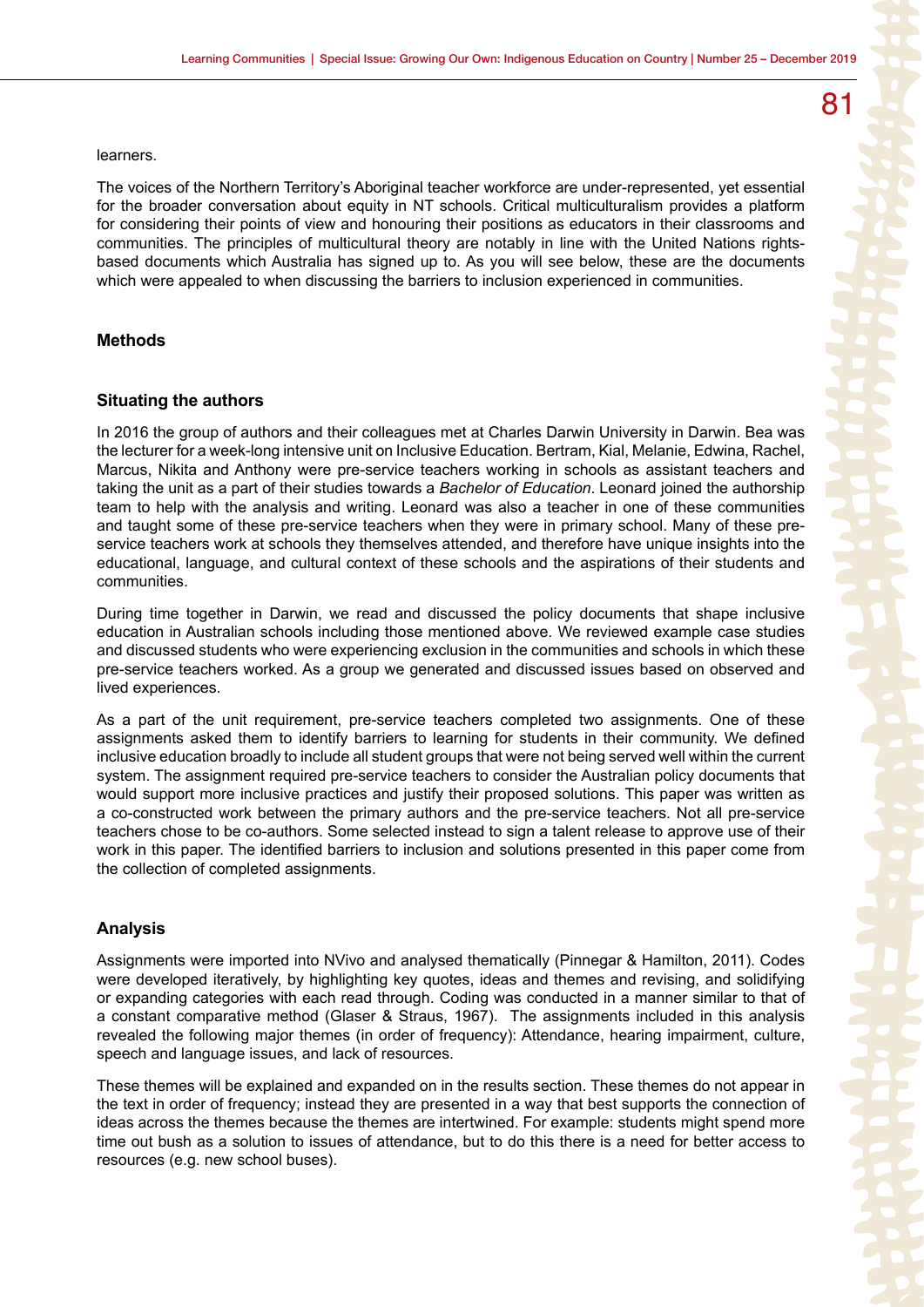An initial draft of the paper was completed by Bea and sent out to co-authors for review and feedback. Revisions were then made by Bea and Leonard.

#### **The communities**

Growing Our Own is a collaborative partnership between Charles Darwin University and Catholic Education NT, which is designed to support Aboriginal teaching assistants in acquiring their teaching degree. Each of the pre-service teacher co-authors work in one of four communities: Bathurst Island, Katherine, Daly River, or Santa Teresa. These communities are locally distinct, with different population sizes and histories, as well as varying cultural heterogeneity, practices, and languages.

Wurrumiyanga is a community on Bathurst Island, which is one of the two Tiwi islands north of Darwin. The community has a population of around 1,500 people (ABS, 2016), and was described as 85% Tiwi and 15% non-Tiwi people.

Katherine, has a population of around 6,300 people (ABS, 2016) with a mix, predominantly, of Aboriginal (~25%) and non-Aboriginal and Defense Force families. There are various languages spoken in the community, including Malay, Sri-Lankan, Nepalese, Aboriginal English and Kriol, as well as many others.

Nauiyu in the Daly River area has a population of 450 people where 86% are Aboriginal (RAHC, 2010). St Francis Xavier school was established in 1956 and the area has a history of Catholic missionaries.

Santa Teresa, 80 kilometres south-east of Alice Springs, has a population of 500 people, of whom 90% are Aboriginal (ABS, 2016). The community is very proud of the home language which is Eastern Arrente. There are two qualified Arrente teachers that teach the language to each class for two hours a week.

#### **Results: Barriers to inclusion**

#### **Attendance**

Attendance was the most frequent issue raised as a barrier to educational inclusion for Aboriginal students in these discussions and the subsequent assignments. Attendance is a broad umbrella category for the more specific concerns brought up in pre-service teacher assignments. Two main attendance issues were identified. First, students did not show up at school for a variety of reasons; and second, school policies relating to behaviour result in a high frequency of school suspensions for some students. Most of the assignments focused on how to address the second issue.

In defining the issues of attendance in one community, several factors that impact school attendance were listed. These included:

- Students not getting up early enough for school.
- Students often don't have food options at home, and because food is not available throughout the day at the school canteen, students go to the local take-away when they are hungry, making them late for school or missing class.
- When students fight in the community during out-of-school hours, this impacts on their willingness to come to school the next day because they feel safer at home where they do not have to see the individuals they are fighting with, who will likely be at school.
- When students "misbehave badly" they get suspended from school, which decreases attendance and a student's ability to get an education.

Several pre-service teachers discussed the way teachers and administrators often deal with behavioural issues by using suspension or exclusion from special activities, such as bush excursions and school trips, to discipline students for their behavior at school. The United Nations Convention on the Rights of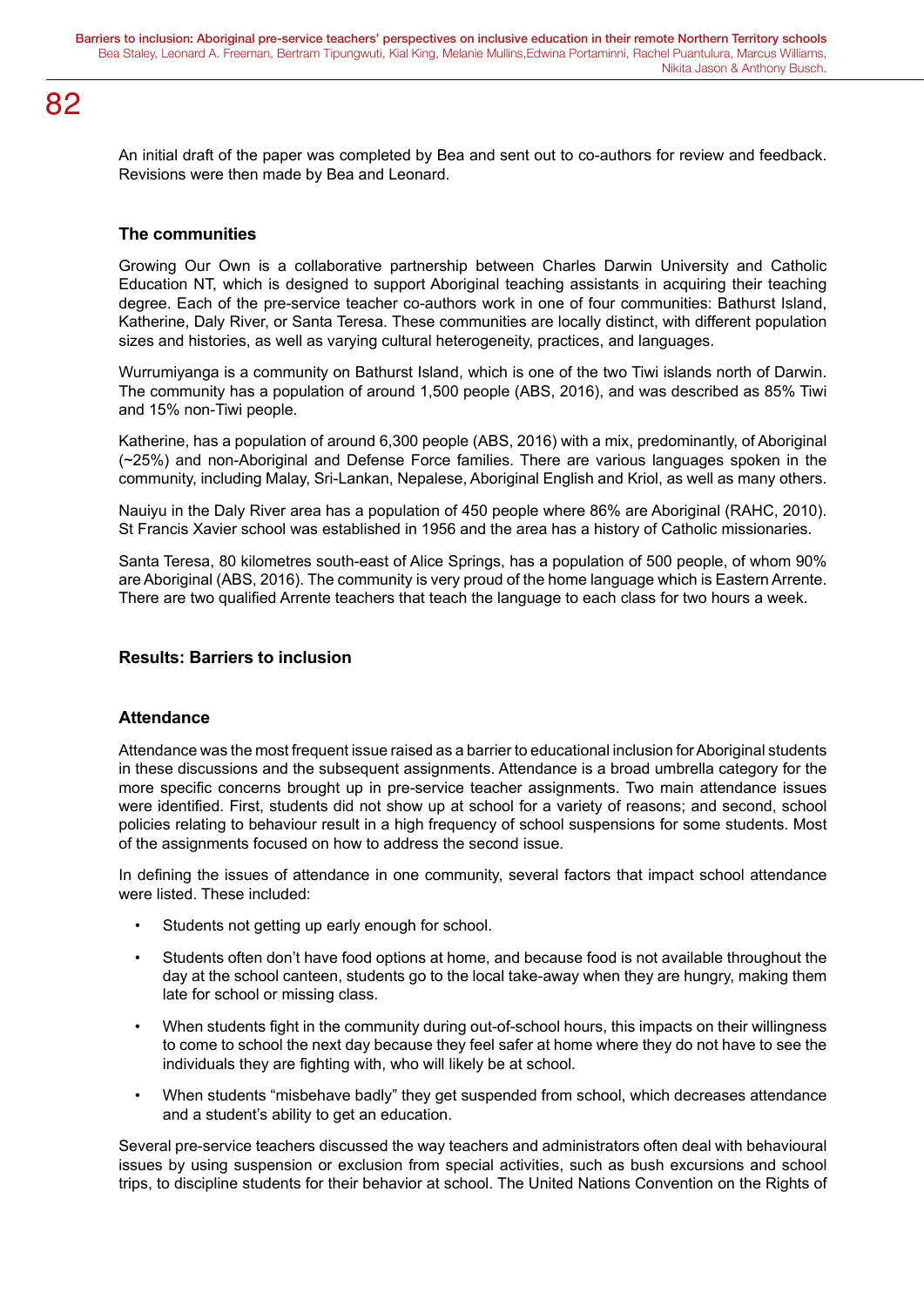the Child states that "all children have the right to a primary education, which should be free. Discipline in schools must respect children's dignity and their rights" (United Nations Child Rights, 1989, Article 28), this quote led pre-service teachers to question and discuss whether the current practice of regularly excluding some students respects those students' right to access education.

Another pre-service teacher noted, "we have three main [school] rules: Stay Safe, Learn Every Day, and Respect Everyone. These are good rules. The learning every day rule is about student's learning every day. But why do we punish students by taking away their learning?" It was suggested that instead of suspension, students could be sent to detention after school and not be excluded from everyday classroom activities.

Another difficulty around attendance concerned a situation where one school had established a room for children with special needs. This was defined as a "safe and engaging place for students needing inclusion support." However, the space was so enticing that students began to request and demand to go there, and they sometimes misbehaved in the hope of being sent there. The use of this classroom as an alternative 'chill out' or 'time out' space for students needing behavioural support had become a muchcoveted destination. It was proposed that there be a serious revision of the curriculum to ensure that students are interested in engaging with the learning occurring in the mainstream classroom. Further, the special education room was perceived as being an inappropriate destination for students who were misbehaving.

The pre-service teachers writing about this topic were extremely concerned about the impact of poor attendance on learning. It was suggested that perhaps mental health problems related to communitywide issues, may be impacting on students' ability to attend, and fully engage with their schooling. This pre-service teacher recommended more teacher training to help specialise some of the learning programs, making sure the creation and implementation of Individualised Education Plans promoted "maximizing academic and social development, consistent with the goal of full inclusion." Another of the pre-service teachers proposed, more broadly, that reducing staff turn-over would support solid teacherstudent relationships and increase community and family involvement in the school. This would be another way to support overall student well-being and help to address the wider issue of attendance.

Overall, the pre-service students presented thoughtful solutions to a complex problem. The issues described around attendance, behaviour, suspension and expulsion are complicated and necessarily balance the well-being of the individual with the well-being of the school community. But the themes in the solutions were clear: students might be more willing to come to school and have greater motivation to remain in the classroom if their education was more interesting and perhaps more culturally relevant to their lives.

Further, student behaviour should not be dealt with by expelling or suspending students. The solution will likely be found at the intersection of school and community interests and come from robust relationships between educators and community members committed to the well-being of the community. Pre-service teachers resoundingly suggested that families need to be incorporated into planning to address issues of student attendance. It was noted that, "community and family involvement … will help support and benefit the students learning abilities and eventually will help with their behaviour; especially when you have elders coming in and working with the students with their wellbeing and giving them some sense of belonging."

#### **Culture**

Culture barriers are discussed after attendance because three of the four papers that addressed culture and raised concerns about cultural exclusion did so in tandem with concerns about attendance. The acknowledgement of local culture and the appropriate consideration of culture in the classroom are themes that thread their way through every assignment, although the assignments shared in this section were quite explicit about their concerns as related to educational exclusion. For example, one of the preservice teachers stated.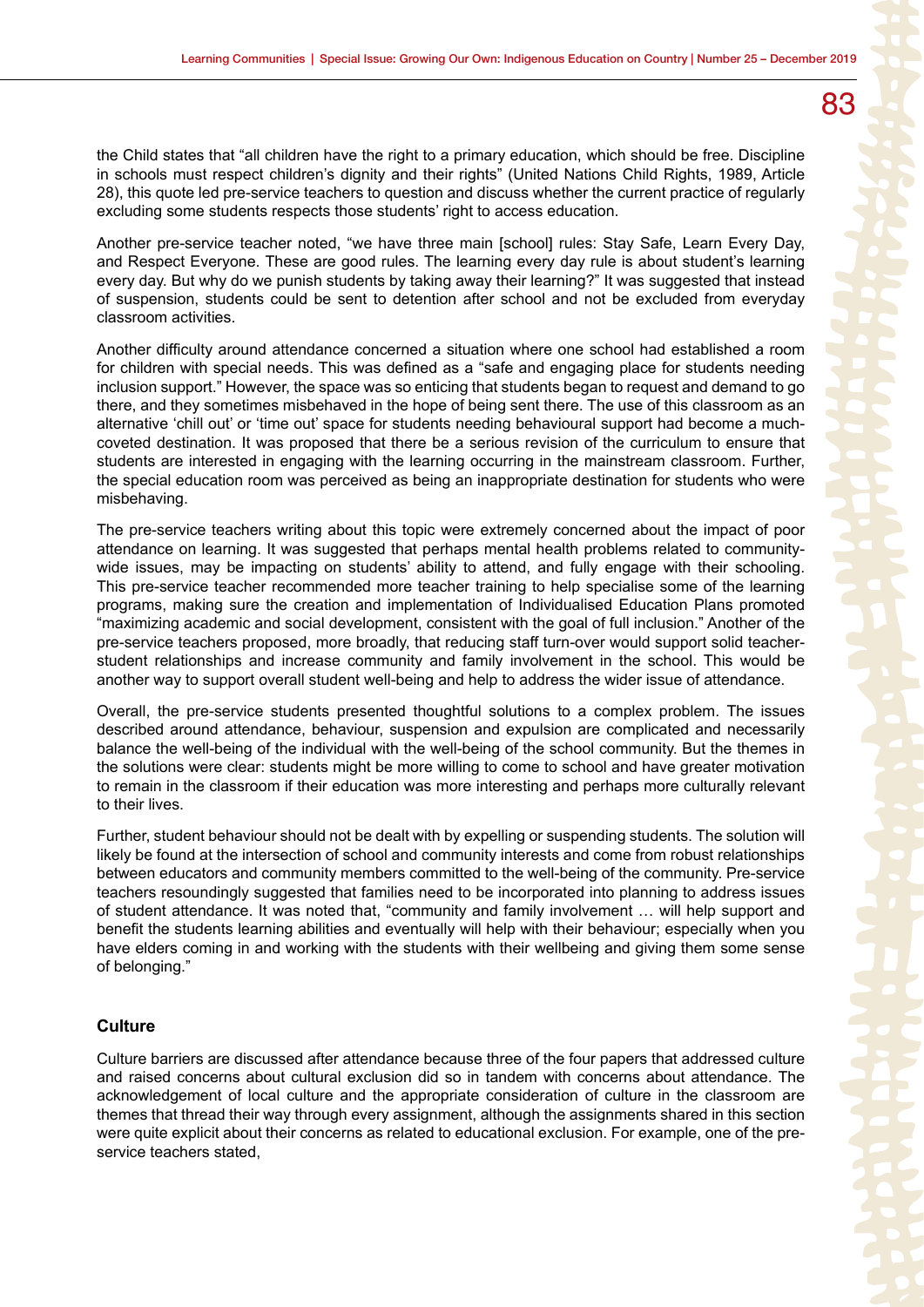*Some students don't know much about their culture because of their learning too much English and not much of Tiwi in school…our students seem to forget who they are. We need to focus our student's learning and what subject they can understand that relate to culture.*

Reportedly, Aboriginal students are not being encouraged to use language and customs of their family while at school as the language spoken is not understood by most staff. Also, that there are issues with teaching staff (non-Aboriginal teachers or outsiders) not understanding skin groups and cultural issues that play out in classrooms when teachers are grouping students. For example, mixed gender groupings can be a significant issue when students are over 15 years old, due to complex family/community relationships that are often overlooked. Issues of modesty and respect that impact the teacher-student and teacher-community relationships are imperative for optimal learning in the classroom.

Assignments were rife with concern about cultural transmission in the community. For example, "the school should include more Tiwi culture because, as far as I'm concerned, we are starting to lose our language, dance, dream-time stories, sacred sites and not knowing where our traditional country is located."

There were calls from pre-service teachers for increased cultural training of new teachers to their community, both around specific cultural knowledge (e.g. skin groups) and local language knowledge. To justify their arguments, they pointed to documents including the United Nations Declaration on the Rights of Indigenous People, which stated "Indigenous peoples have the right to revitalise, use, develop and transmit to future generations their histories, languages, oral traditions, philosophies, writing systems, and literatures" (United Nations General Assembly, 2007, Article 13.1, p. 7).

Recommendations also included a call for more arts, music, drama and science, including student learning about nature and the local environment. These suggestions intuit that culturally and locally relevant pedagogical activities will bolster students' cultural awareness and knowledge; increase the level of interest in learning for some students; and make school a place where students want to be, and thus improve attendance.

#### **Access to resources**

Access to resources was identified as a major barrier to inclusion for Aboriginal students in one of the assignments and was listed as a minor theme in several other assignments. One example of this form of exclusion concerned teachers requiring students to complete their homework using the internet. This was viewed as a barrier to inclusion because many students did not have internet access after school hours:

*Students who don't have the privilege of having accessible resources at home are being disadvantaged, in particular those students who speak English as their second language, students who live away from home (boarding), and those students whose parents/guardians aren't equipped with the educational resources required to help their child.*

Although the issue of access to resources was less explicit in the assignments compared to other themes, several solutions were posited. These included: better educational programming and accountability with the resources necessary for all students to succeed. It was also suggested that an after-school homework centre located in the school might provide a solution to the issue of students accessing resources to complete their homework. Other assignments alluded to the need for a new school bus or new sports equipment for more participatory activities such as time out bush. Once again, it was suggested that these types of activities might help encourage students to come to school and participate in learning experiences and thus they would have a positive impact on attendance.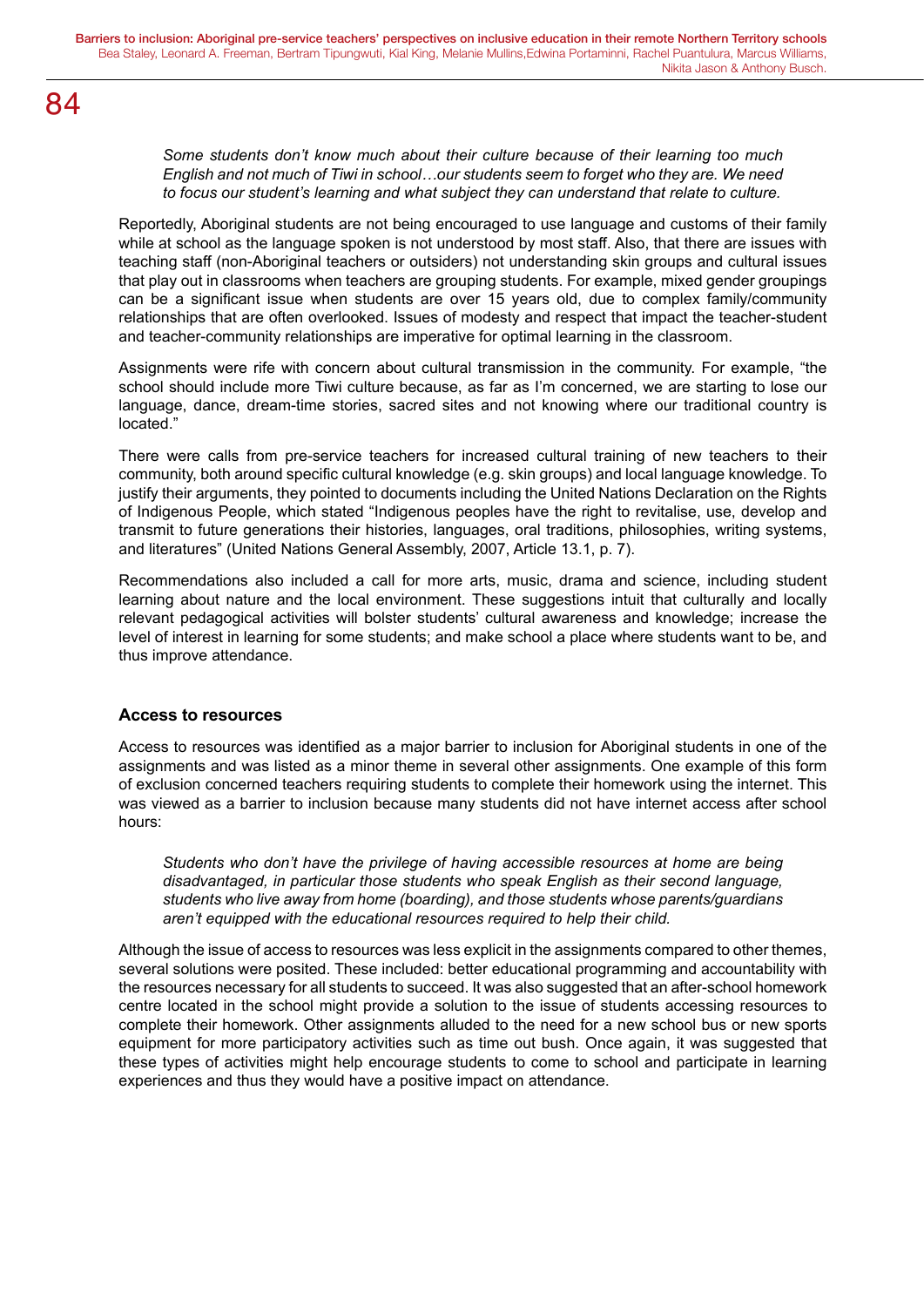#### **Hearing impairment**

Hearing impairment and the subsequent impact on student learning was the second most prevalent topic presented in this series of assignments and was raised by pre-service teachers in three of the four communities. Like the issue of attendance, there was variability in this category, but the concerns were primarily focused on the high rates of hearing impairment in Aboriginal populations, and whether hearing impairment was being addressed at a school and/or community level. It was notable that pre-service teachers drew on quotes and ideas from a large variety of policy documents that supported their ideas about inclusive learning for students with hearing impairment.

The issues brought forth in the assignments regarding hearing loss as a barrier to inclusive education included:

- Better identification and early treatment of otitis media to mitigate the impact of ear infections on student's emergent language and literacy skills. As well as regular hearing tests held at least once a year.
- Teachers need additional training to design learning programs specifically for learners with hearing impairment.
- Teachers need to consistently use the technology available in classrooms, for example, the Frequency Modulation (FM) system, which amplifies the teacher's voice for students with hearing impairment as this would enhance the auditory experience for learners.
- A culture of acceptance around hearing impairment needs to be nurtured to ensure students don't feel ostracised by their hearing impairment or having to wear hearing aids.
- In the same way that teachers should not regard using the FM system as optional, students should view their hearing aids as mandatory and must always be encouraged to wear their hearing aids.
- There is a need for better communication between families, the education system and health teams to make sure the school is supported to work with students who have hearing loss.

#### **Speech and language issues**

Speech and language issues were another theme that appeared in these assignments in relation to exclusion, and very often in relation to students with hearing impairment. However, it was noted that many students at these schools are learning Standard Australian English (SAE) as a second language, and only have exposure to SAE at school. This impacts students as there are difficulties in navigating a curriculum when the student is still learning the language of instruction.

The United Nations Convention on the Rights of the Child, which states that "children have the right to learn and use the language and customs of their families, whether or not these are shared by the majority of people in the country where they live, as long as this does not harm others" (United Nations Child Rights, 1989, Article 30). Further, The United Nations Declaration on the Rights of Aboriginal People also stated children are "to have access, when possible, to an education in their own culture, provided in their own language" (Article 14.3, p. 7). Reportedly, some schools make provisions for students to learn their home language but not across the entire curriculum (e.g. local language is not used in Math or Science) which impacts student learning, particularly when students have special needs or hearing loss. However, most schools in the NT adopt an English only approach, with an English-speaking curriculum taught by English (only) speaking teachers (Freeman & Wigglesworth, in press)

Recommendations to address the barrier of speech and language issues included:

- Resourcing and support (including professional development) for teachers delivering programs to Aboriginal students who speak English as an Additional Language/Dialect (EALD).
- Professional development about working with EALD learners, as well as cultural immersion and accelerated literacy programming.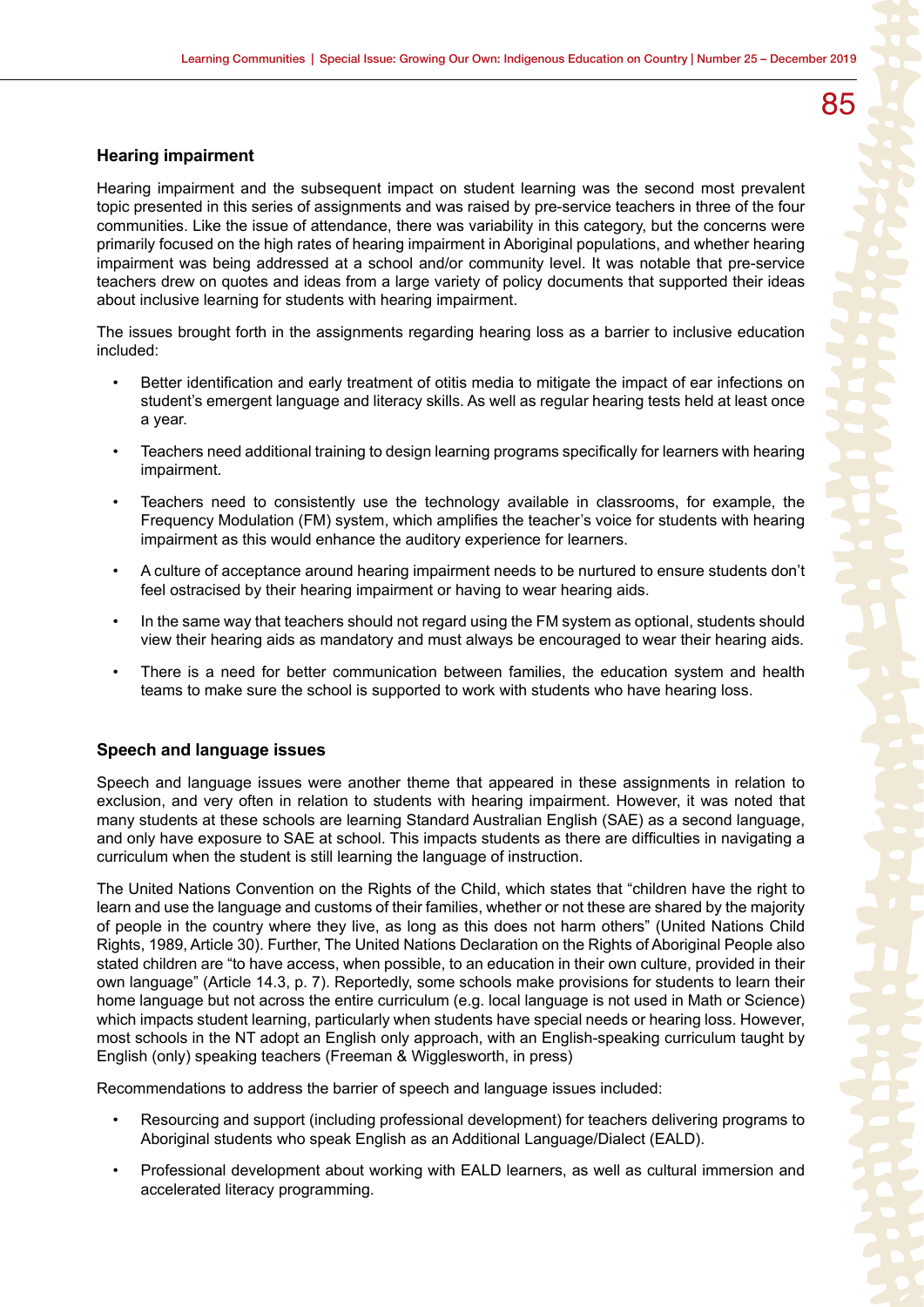- Teaching teachers some simple words and phrases in the local Aboriginal language before they start teaching children. This would help to support the inclusion of students who do not yet understand English.
- Teaching literacy in both English and Aboriginal language so students are not just bilingual but biliterate.
- Training more Aboriginal language speakers as quality teachers.

#### **Discussion**

This paper has presented issues that appear to apply to NT schools generally, such as attendance, and the degree to which Aboriginal language and culture are included and used for learning in the classroom. Attendance was the prominent topic and perhaps this reflects the frequency of the issue in the contemporary public discourse. Educational authorities often cite poor attendance rates as the primary reason why so many Aboriginal students do not achieve the same learning outcomes as non-Aboriginal students (Osborne & Guenther, 2013). While recognising the common sense in their argument that regular attendance is vitally important to receiving the full benefits of what schools have to offer, Lee, Fasoli, Ford, Stephenson, and McInerney (2014) assert that school attendance "is not, and never will be, the whole story" (p. 184). Proponents of 'poor attendance' as the sole determinant of poor outcomes tend to assume that the goals and aspirations of Aboriginal communities mirror the values of urban mainstream society and that they aspire to achieve the same formal (Western) education and employment outcomes (Osborne & Guenther, 2013).

Nakata's (1991, 2001) position is that governments, policy makers and researchers should not view Aboriginal learners as a homogeneous group, and that it is crucial for Aboriginal education policies, curriculums and teaching approaches to reflect the positioning of the individual Aboriginal learner's needs. Further Nakata (2001) believes that policy makers must recognise that Aboriginal students are positioned within the education system on a multiplicity of socio-cultural markers, such as socio-economic, geographical, language, historical and other intersections of the learner's background, and that these are rarely predictable or predetermined. This article presents the views and educational experiences of remote Aboriginal pre-service teachers in an effort to expose inequity, in the hope that future programs and policies are better tailored to meet the specific needs of these Aboriginal learners.

Nakata (2001, 2007) contends that the linear view of transitioning Aboriginal learners, which currently dominates educational policies and practices, positions the teaching of local Aboriginal knowledge as part of simple early learning experiences. Therefore, as Aboriginal students' progress through their schooling and higher level skills are acquired, the current education system "moves Aboriginal students away from their life learning context and students lose interest, parents and communities worry about cultural maintenance and outcomes" (Nakata, 2001, p. 7). These same concerns emerged in our discussions and assignments about barriers to inclusion for Aboriginal learners. Nakata (2001) states that he is not saying that an appropriate curriculum and pedagogy for Aboriginal learners should be determined solely by its proximity to the lifeworld of the Aboriginal learner. Instead, it should "begin there and extend the Aboriginal learner in the intersections with non-Aboriginal ways of knowing, ways that will produce comparable outcomes, useful and relevant to their present and future but able to maintain the continuity with the past" (Nakata, 2001, p. 8).

The primary goal of multicultural education is to implement a model of education that accommodates the various skill sets, talents, and knowledge that learners bring with them into classrooms (Lee, 2007). Doing so means that educators openly provide all students with ample opportunities to learn, to acknowledge their agency (Lee, 2007), to attain academic achievement (Howard, 2010), and to question inequitable, and oppressive educational structures (Gay, 2010). This work calls for greater cultural inclusion of local languages and traditions, and for education to be prepared in partnership with families and community members to ensure the education delivered truly caters for students' diverse learning needs.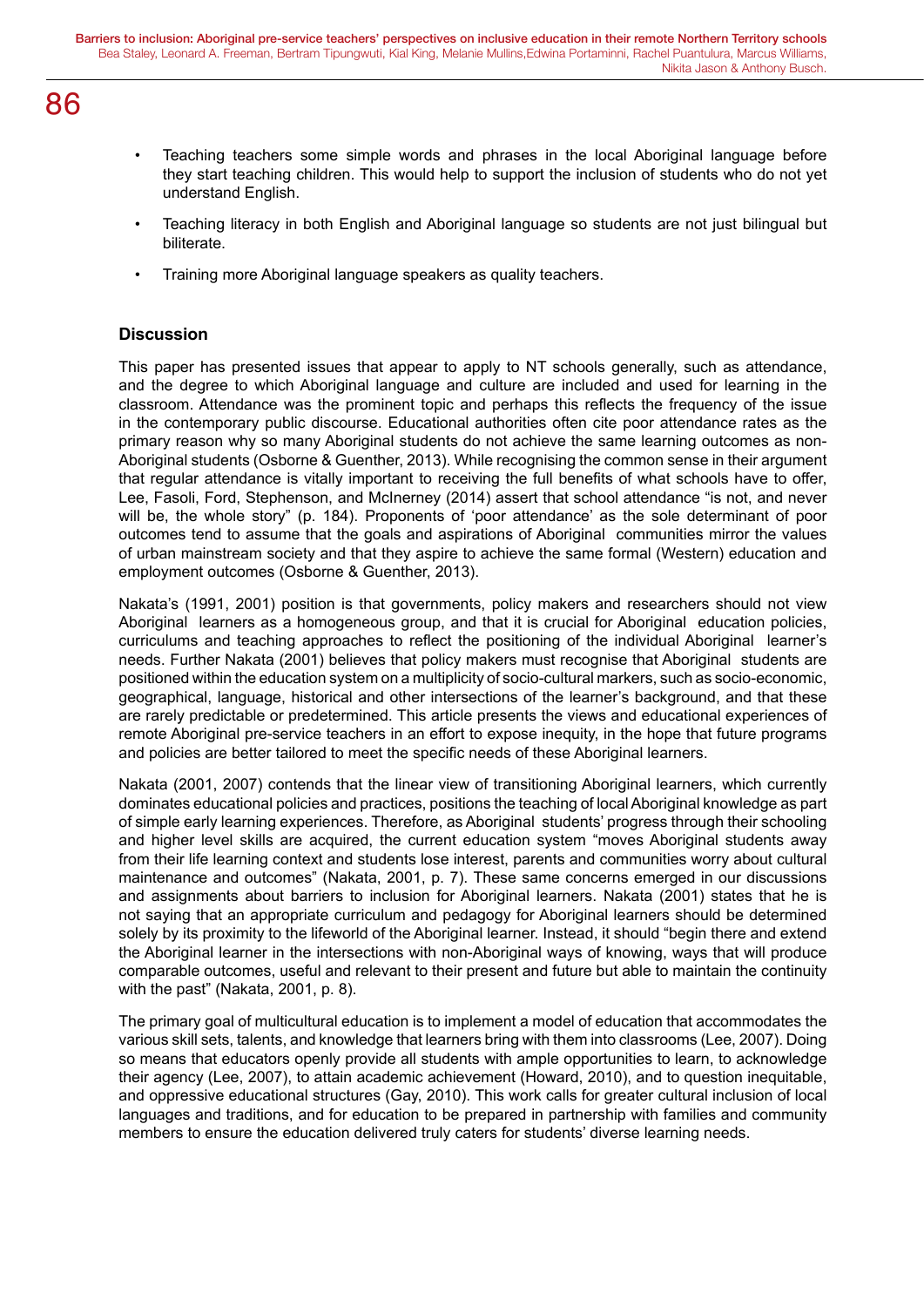#### **Conclusion**

A multicultural society is founded on the principles of respect and tolerance of difference. The pursuit of equal outcomes (equality) views difference negatively, and students who don't conform to the standards as problematic. Critical multicultural education fundamentally values difference. It is one possible lens for considering teaching and learning practices with diverse student populations. It is also a mindset for engaging learners and drawing their attention to the power and autonomy they must create positive change in their communities.

When we approach remote education using a critical multicultural education lens, we reveal the multifaceted needs and strengths of individual students. With this awareness we can truly start to ask the right questions and begin the provision of inclusive education in partnership with communities, to work towards shared educational aspirations.

This work is not intended to suggest that the issues raised are simple or easy to fix. Indeed, they are complex, and reflect an enduring history of institutionalised racism. The barriers and proposed solutions presented in this paper simply provide insight into the thorny issues of providing inclusive education when faced with the constraints and reality of schools, administrative processes and remote communities. We are appealing for a move away from simple problematization and urban-centric approaches to education that currently predominates.

It is important to recognise that marginalised students, whether they have been excluded from school because of their behaviour or missed important learning due to a significant hearing impairment, need to receive a more equitable education so they too can flourish. If our research and teaching practices are interwoven and designed around our students, then our teaching and learning should reflect how people grow, learn, and change in sociocultural spaces that support critical thinking, diversity, difference, multilingualism, innovation, and authentic literacy engagements, to create "pedagogies of possibility" (Kinloch, 2010, p.192). This should even be the case for those students who challenge us with their words and actions. This should even be the case for those who come to our classrooms with a myriad of underserved needs, whether developmental delays, chronic ear infections, or other issues likely to impact on their educational journey.

This paper is a call for Australian educators to nurture, promote and develop the myriad of talents and possibilities our students bring to the classroom. Valuing diversity and difference as positive attributes, means the outcome of success, or excellence (as aspired to in The Melbourne Declaration, 2008) looks different based on our students' individual abilities, strengths, challenges and aspirations. We are championing equitable education for all. We urge educators and politicians to respect, privilege and harness difference, to truly give our students a fair go.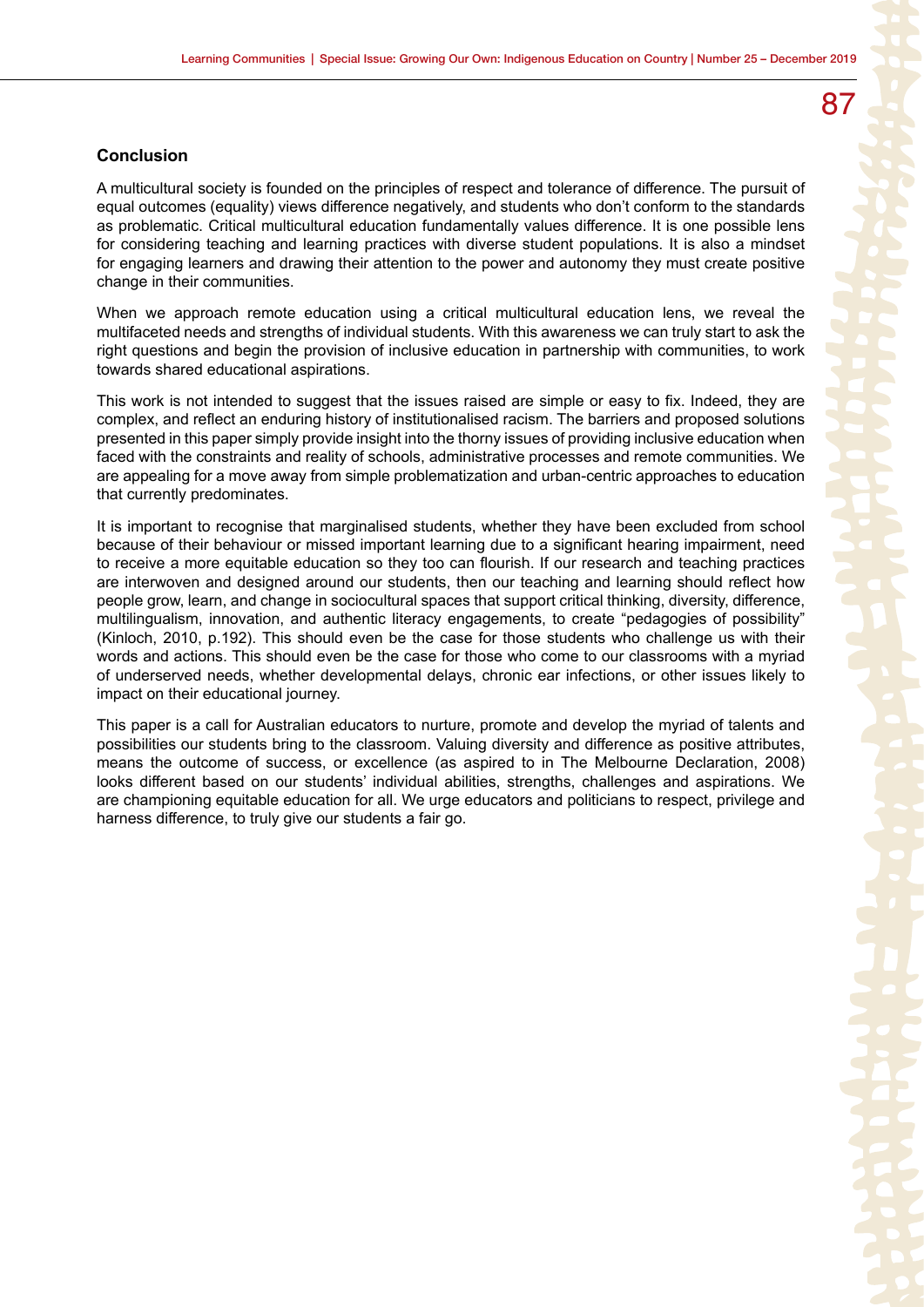#### **References**

- ABS. (2016). Australian Bureau of Statistics, *2016 Census Quickstats*. Retrieved from http://quickstats. censusdata.abs.gov.au/census\_services/getproduct/census/2016/quickstat/036
- Banks, C. A., & Banks, J.A. (1995). Equity pedagogy: An essential component of multicultural education. *Theory into Practice, 34*(3), 152-158.
- Banks, J. (2004). Multicultural education: Historical development, dimensions, and practice. In J. A. Banks, & Banks, C.A. (Ed.), *Handbook of Research on Multicultural Education* (2nd ed.). San Francisco: Jossey- Bass.
- Banks, J. A., & Banks, C.A. (Ed.). (2004). *Handbook of Research on Multicultural Education* (2nd ed.). San Francisco: Jossey-Bass.
- Bat, M., & Guenther, J. (2013). Red dirt thinking on education: a people-based system. *The Australian Journal of Indigenous Education, 42*(02), 123-135.
- Freeman, L., & Staley, B. (2018). The positioning of Aboriginal students and their languages within Australia's education system: A human rights perspective. *International Journal of Speech Language Pathology.* DOI: 10.1080/17549507.2018.1406003
- Freeman & Wigglesworth. (in press). Standardized testing and school achievement: The case of Indigenous-language-speaking students in remote Australia. In S. A. Mirhosseini, & De Costa, P. (Eds.), *The Sociopolitics of English Language Testing.* London: Bloomsbury.
- Gay, G. (2010). *Culturally responsive teaching: Theory, research, and practice.* New York, NY: Teachers College Press.
- Glaser, B.G. & Strauss, A.L. (1967). *The Discovery of Grounded Theory: Strategies for Qualitative Research.* New York: Aldine de Gruyter.
- Grassby, A. J. (1973). *A Multicultural society for the future: A paper prepared for the Cairnmillar Institute's Symposium 'Strategy 2000: Australia for Tomorrow'*. Australian Government Publishing Service.
- Howard, T. (2010). *Why race and culture matter in schools: Closing the achievement gap in America's classrooms.* New York, NY: Teachers College Press.
- Kinloch, V. (2010). *Harlem on Our Minds: Place, Race, and the Literacies of Urban Youth.* NY: Teachers College Press.
- Kinloch, V. (2011). *Urban literacies: Critical perspectives on language, learning, and community.* New York, NY: Teacher's College Press.
- Klenowski, V. (2016). Questioning the validity of the multiple uses of NAPLAN data. In B. Lingard, G. Thompson, & S. Sellar, *National testing in schools: An Australian assessment* (pp. 44-56). London: Routledge.
- Ladson-Billings, G. (2009). *The dreamkeepers: Successful teachers of African American Children.* San Francisco, CA: Jossey-Bass.
- Lee, C. D. (2007). Culture, Literacy, and Learning: Taking Bloom in the Midst of the Whirlwind New York, NY: Teachers College Press.
- Lee, P., Fasoli, L., Ford, L., Stephenson, P., & McInerney, P. (2014). *Aboriginal kids and schooling in the Northern Territory: An in introductory overview and brief history of Aboriginal education in the Northern Territory.* Bachelor, NT: Batchelor Press.
- Marika, R. (1999). Milthun latju wana romgu Yolnu: Valuing Yolnu knowledge in the education system. *Ngoonjook: A Journal of Australian Indigenous Issues,* 16, 107–120.
- Marika, R. (2000). Milthun Latju Wana Romgu Yolnu: Valuing Yolnu knowledge in the education system. *TESOL in Context, 10*(2), 45-52.